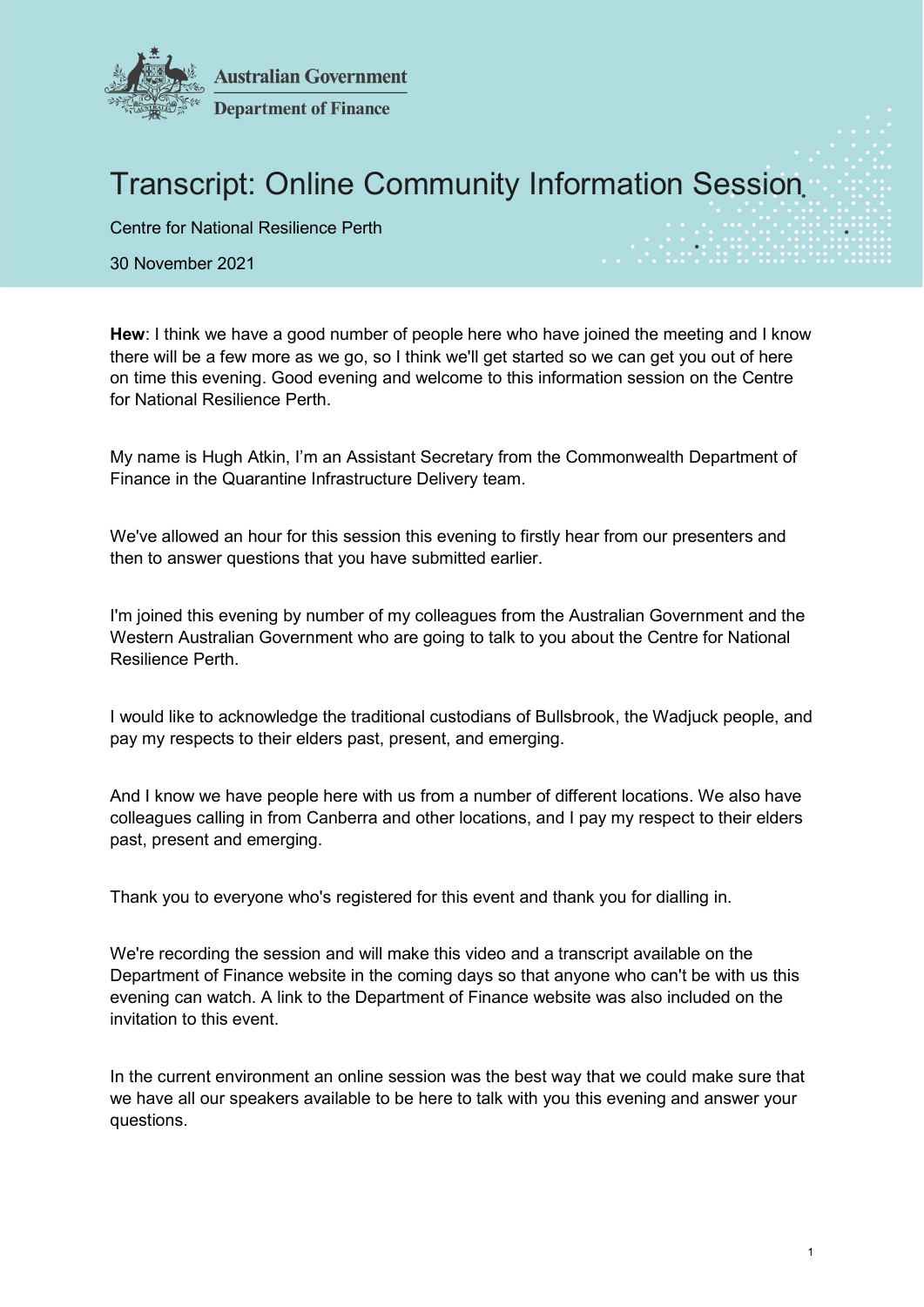So thank you for all your questions. We have tailored the presentations to address many of these as we go. So while you may not see your specific question identified, you will hear the detail of answers as the speakers take you through their presentations as an overview.

Will share information about the Centre's location and why it is being built. We will also take you through the design and construction process and how construction will be managed for the surrounding community.

We'll then hear about the operation of the Centre and how infection prevention control measures and the broader workforce will be managed.

As I mentioned, at the end of the session we will go through the questions you submitted when you registered to attend this evening.

We have a number of representatives to talk with you from the Commonwealth and Western Australian governments as well as the Commonwealth managing contractor for construction of the Centre, Multiplex.

First, I'll introduce Kylie Dennis, who's the project director from the Commonwealth Department of Finance. Kylie has significant experience in managing large construction projects with the Commonwealth.

We also have Katie Bryson who's the project lead for the Western Australian Government and Dr Clare Huppatz, Deputy Chief Health Officer from the Western Australian Department of Health is also with us this evening, and at the end of the session we will also have Kam Hishmeh, the project lead from Multiplex, with us to talk through some of the specific details you've asked about construction.

So, welcome to Kylie, Katie, Clare and Kam this evening.

Firstly, I'll give you an initial overview of the project and the reasons behind the construction of the Centre, the process we went through initially to identify the location, and then we'll move into the construction and operation.

As flagged in the invite for this session, we do understand that people in Bullsbrook have a strong interest in learning more about the new water infrastructure for residents that was recently announced by the Australian Government and that the Department of Defence is progressing. The Department of Defence will hold a drop in session for the community on the 4th of December.

If you need more details about that session, there is a phone number and email address on screen now for you to get in touch with the Department of Defence. [bullsbrook.defence@ghd.com or phone 1800 987 614]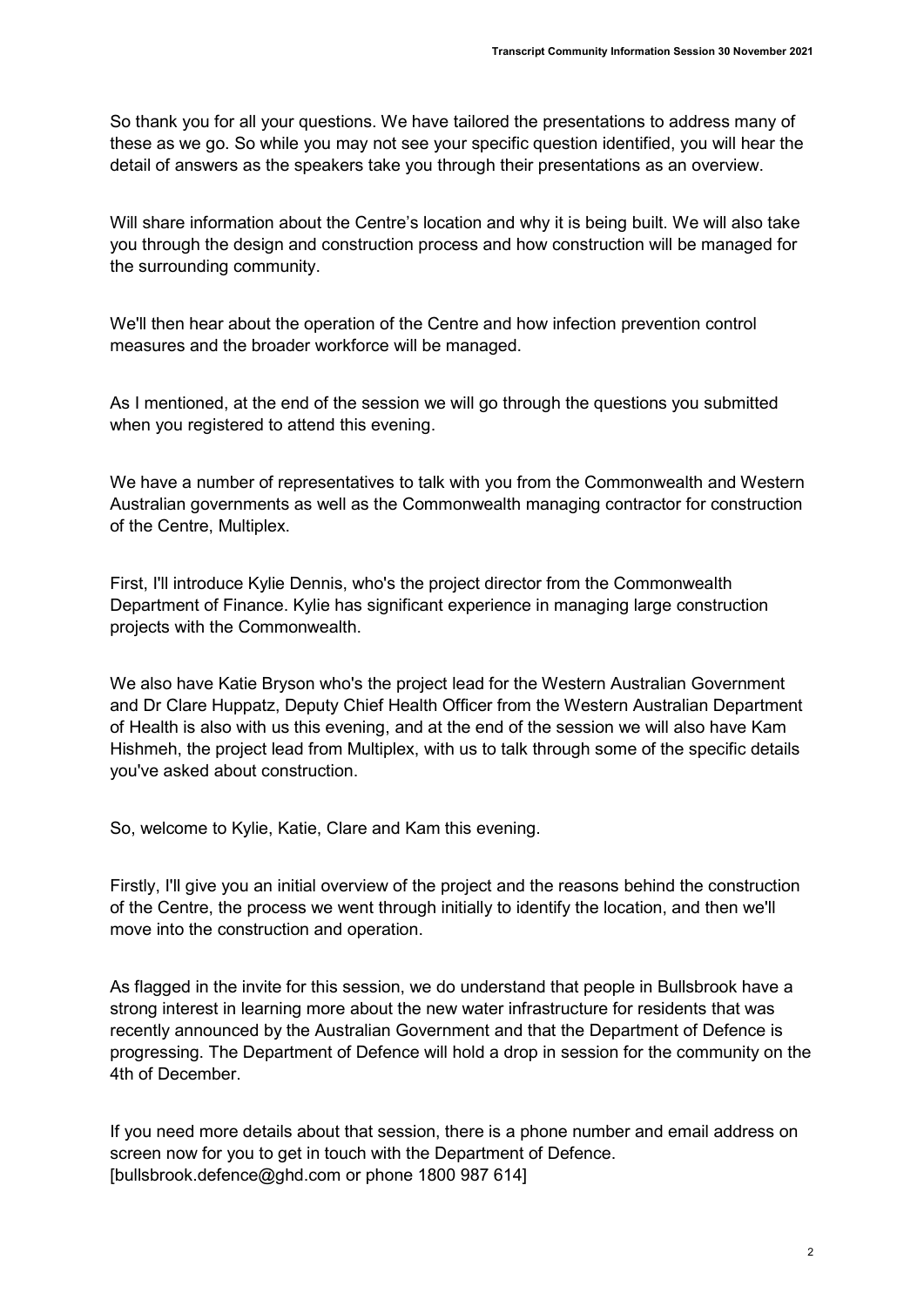The Australian Government is working in partnership with the Western Australian Government to deliver the Centre for National Resilience Perth. This will be a purpose built quarantine facility. The two governments signed a memorandum of understanding on 16th of August this year for the delivery of the Centre. The Australian government will build the Centre and retain ownership of it.

That build is being managed by the Commonwealth Department of Finance. It is expected that construction of 500 places will be complete by the end of March 2022.

During the COVID-19 pandemic the Western Australian Government will be responsible for the Centre's operation and running as a quarantine facility.

To determine the best place for the Centre to be built, there were a number of factors that needed to be considered. The Australian Government developed key assessment criteria so that any site proposed for a purpose built quarantine facility had to meet a number of important requirements.

Any site needed to be close to a hospital, and for this site the Royal Perth Hospital is approximately 35 kilometres away.

And the site also needed to be close to an airport that had international flights, and in this case the Perth airport is around 30 kilometres away.

The location also had to be able to maintain a sufficient workforce, particularly health workforce, without significantly impacting the existing COVID-19 response efforts. We also needed to have a level of existing infrastructure on site.

So having Commonwealth land, and in this case it was land occupied by Defence, meant that we could quickly establish a site.

We looked state-wide at all the possible locations where we could establish a quarantine Centre.

As you might be aware, we considered a number of sites including Perth and Jandakot airports, but determined that Bullsbrook gave the best opportunity to build the Centre as quickly as possible, before Bullsbrook was confirmed as the preferred site.

The Commonwealth undertook an independent feasibility study into the Bullsbrook Training area to consider if it was suitable and where onsite was the best place for the Centre.

The feasibility study covered a range of important issues including planning, environmental, cultural, heritage, traffic management, waste management, and contamination.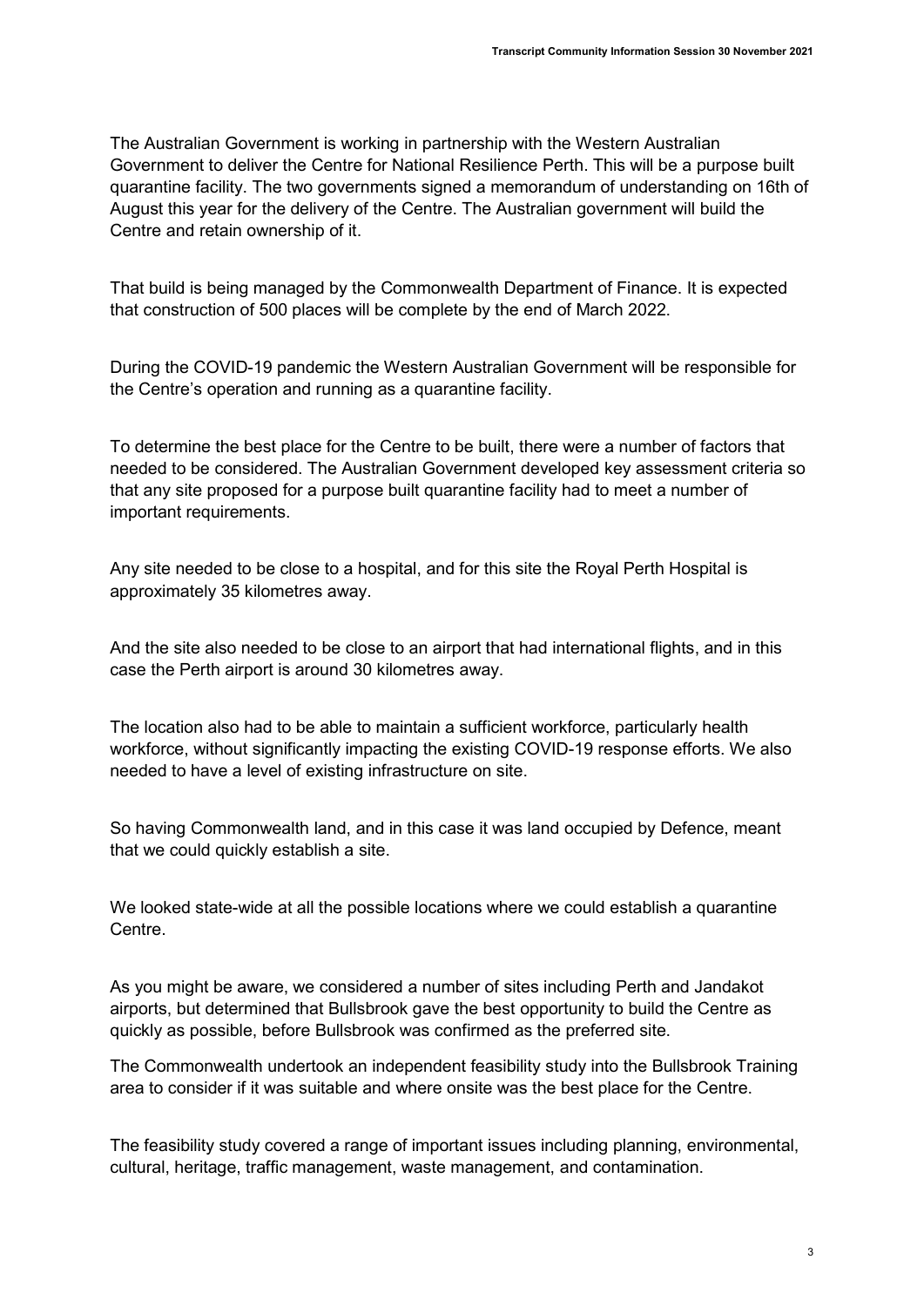The study's findings confirmed that the site was safe and suitable for the purpose built quarantine Centre.

The chosen site has fewer constraints than other parcels of land held by Defence in Bullsbrook, and the site has fewer environmental constraints and does not impact the access of other properties or infrastructure in the area.

We are aware that this is a community with a number of residents who have been here for many years.

We appreciate that there has been some concern that we haven't been able to reach out sooner. This project has come together very quickly and there has been a need to move things along so that we can have the Centre up and running as soon as possible to assist in the response to COVID-19.

We wanted to be in a position where we had confirmed details that we could share with you and we're now at a point where we're able to hold this session because we can talk with greater clarity and precision on what's going to happen and give confidence to neighbouring residents.

As you'll hear shortly, this is a significant build that we're working to complete in a very short period of time. We've embarked on a purpose-built facility, of very high quality and with a very specific design, to ensure that the Centre complies with stringent infection prevention and control measures.

This Centre will be significantly more enhanced from this perspective than a typical mining camp facility.

Now I'd like to hand over to Kylie, who will be able to talk to you in more detail on the design and construction of the Centre.

Kylie: Thanks very much Hew. Good evening everyone, thanks for being here tonight, I'm Kylie from the Commonwealth Department of Finance and I'm the project delivery lead.

And as you heard Hew say earlier, the Commonwealth government is taking the lead on the design and construction of the Centre for National Resilience in Perth.

Once the build is completed, the Western Australian Government will manage the quarantine centre for the duration of the COVID-19 pandemic. The Commonwealth government will own the Centre and will look at options for use when the Centre is no longer needed for their COVID response. And I'll talk a little bit more on that later.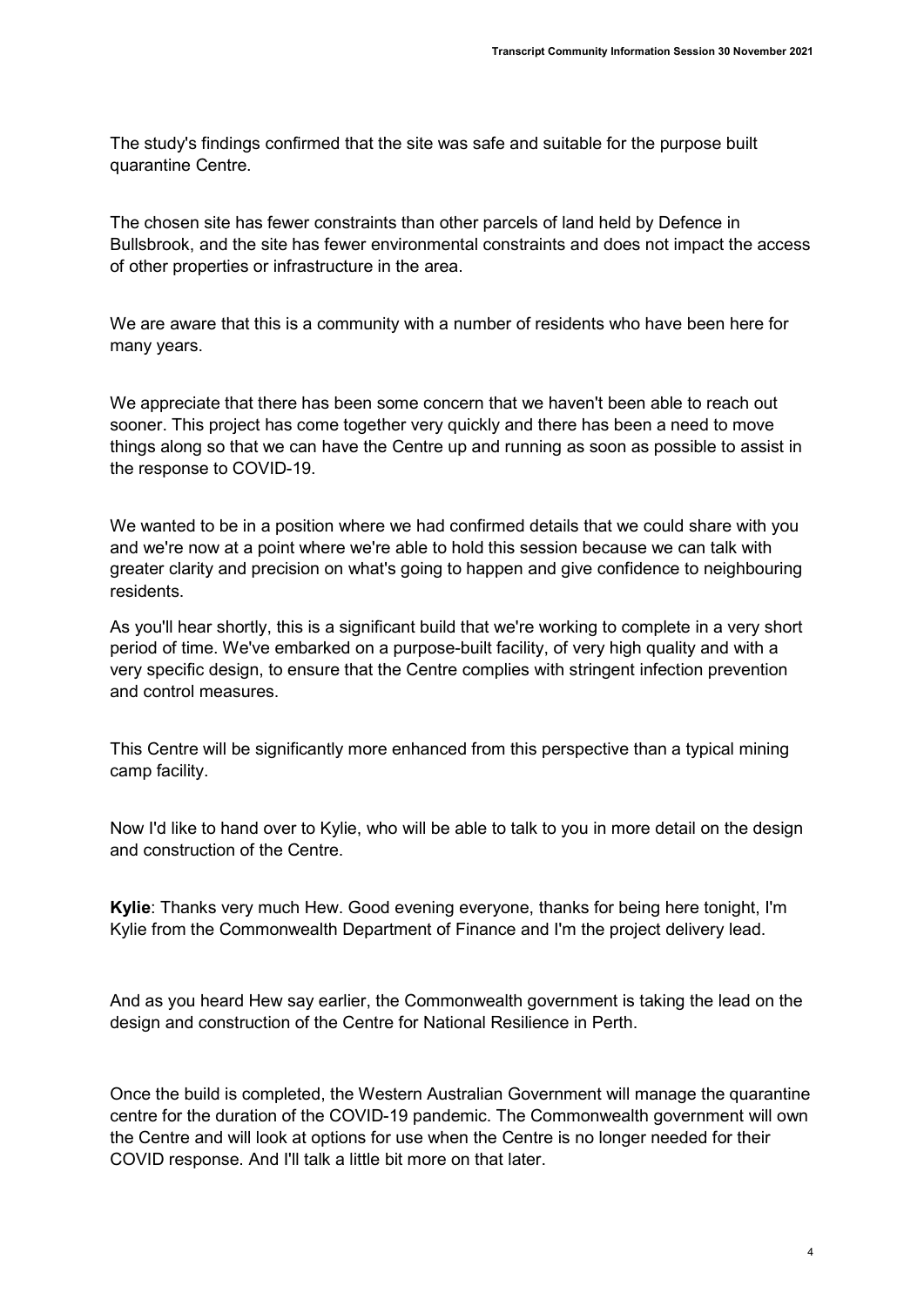Multiplex has been appointed as the managing contractor for this build and, as you may be aware, they are a tier one global construction company with significant experience delivering large scale projects.

Hew mentioned we have Kam from Multiplex with us tonight, and Kam is our onsite construction manager and will be able to talk in more detail to the questions that you've sent through around the construction aspects.

The Commonwealth has a strong interest in the design principles for the Centre and we are working closely with the Western Australian Government on the Centre's design.

This evening I'll talk about the construction and the delivery of the Centre and I'll take you through some of the work that we've been busy doing.

As you can appreciate, there is a comprehensive approval process that we need to go through before we can begin any construction.

This is a Commonwealth build on Commonwealth land and we have a number of procedures and guidelines and initial assessments that we need to follow and carry out.

We have considered cultural heritage requirements for this site, and an Aboriginal Cultural Heritage survey was completed as part of the site identification process. We look forward to working to continuing to work with the traditional owners on a range of considerations including ensuring we have appropriate native vegetation at the Centre.

Geotechnical contamination and environmental studies have also been completed.

As Hew mentioned, prior to selecting the site at Bullsbrook an independent feasibility study from engineering and design firm AECOM was undertaken, finding that the site was safe and suitable for the Centre.

The site does not support any flora or fauna species that are listed as threatened under the Environmental Protection and Biodiversity Conservation Act or are listed as priority by the Department of Biodiversity, Conservation and Attraction.

However, the site is located close to waterways that have been rehabilitated by Landcare Conservation Volunteers. The final design of this Centre in terms of building placement was modified to achieve the requested 100 metre setback from the two creeks that traverse the site.

In assessing the site AECOM also had access to previous environmental studies produced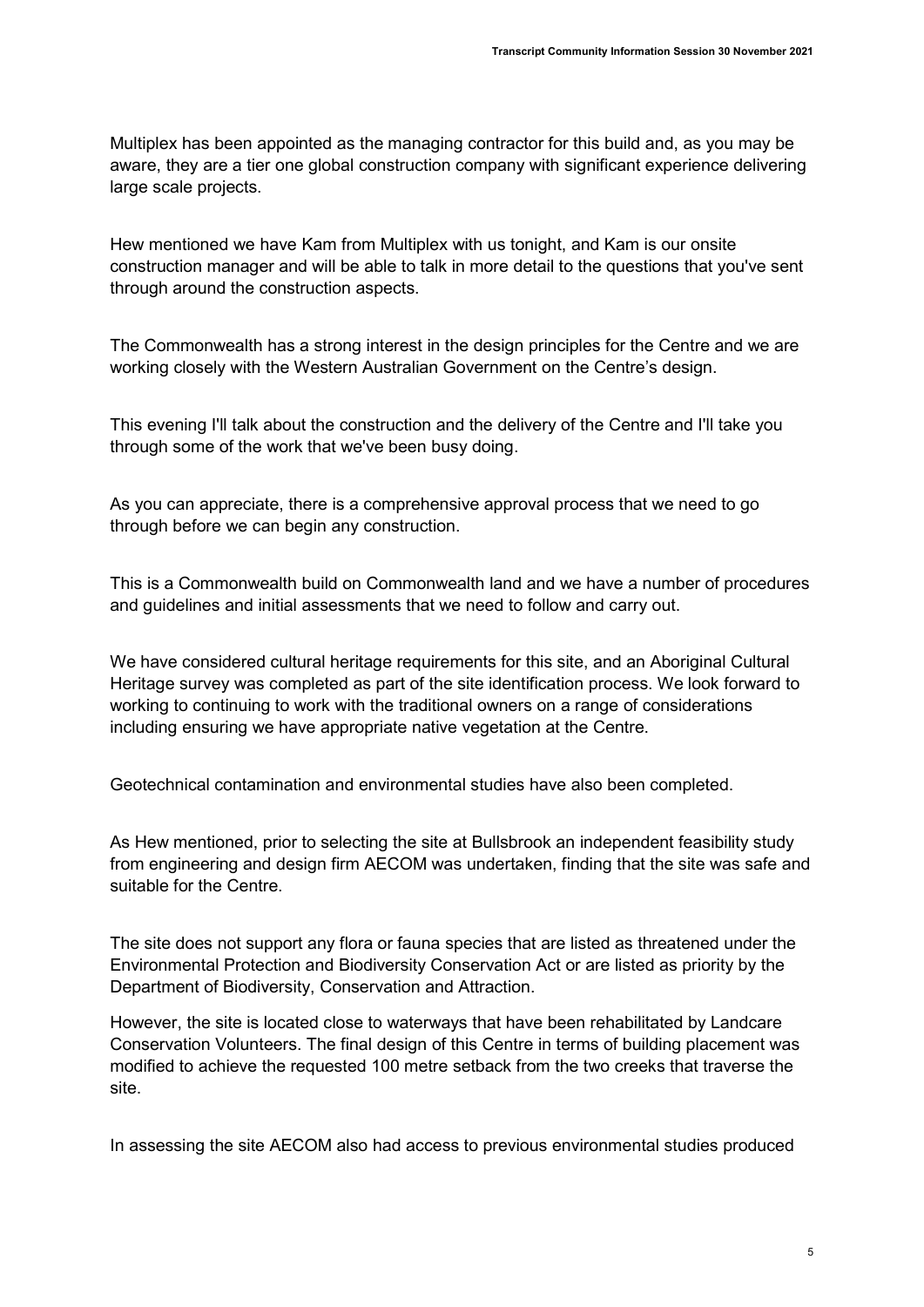for the Department of Defence, including recent environmental investigations by an independent expert.

The project team has undertaken detailed site investigations including environmental, surface water flow and IT infrastructure, including the water, power and sewage, etc.

The project will be compliant with all applicable regulatory requirements and relevant Australian standards.

I would like to reassure the community that the Centre is not being built on a contaminated site at Bullsbrook. The Centre site is approximately 3 kilometres from the operational Pearce RAAF base.

I can confirm that the Centre's wastewater will be managed through an onsite treatment process, and I know that for local residents, water issues are front of mind and at this stage as we mentioned earlier tonight, the Department of Defence will hold a community session on 4 December.

As you can see, the design for the modules takes into account infection prevention and control guidelines.

The design for the modules include ventilation systems to ensure the rooms are each provided with a separate constant flow of fresh air. There is cabin style accommodation with entry and exit points from outdoor decks so the virus won't spread through shared corridors. Separate and secure blocks which will accommodate up to 250 residents or approximately 40 cabins, with onsite services including catering, laundry and administration to support the operations and limit the movement of goods and materials off the site.

We are moving very quickly to deliver the Centre. You may have seen that work has commenced onsite already ahead of the anticipated completion of 500 beds by the end of March next year. We are progressing well, with the managing contractor officially commencing work on site in early October and modular accommodation units ordered through a range of modular construction companies. Multiplex has temporary office space and is preparing an area to the west of the site for a trade car park and amenities blocks. Perimeter fencing is in place and bulk earthworks have commenced.

Recognising the evolving vaccination and quarantine environment, the Commonwealth government will review the capacity requirements for their Centre in early 2022 to determine if additional capacity is required.

The Centre is scalable and has been designed so that it could expand to 1000 beds at a later stage.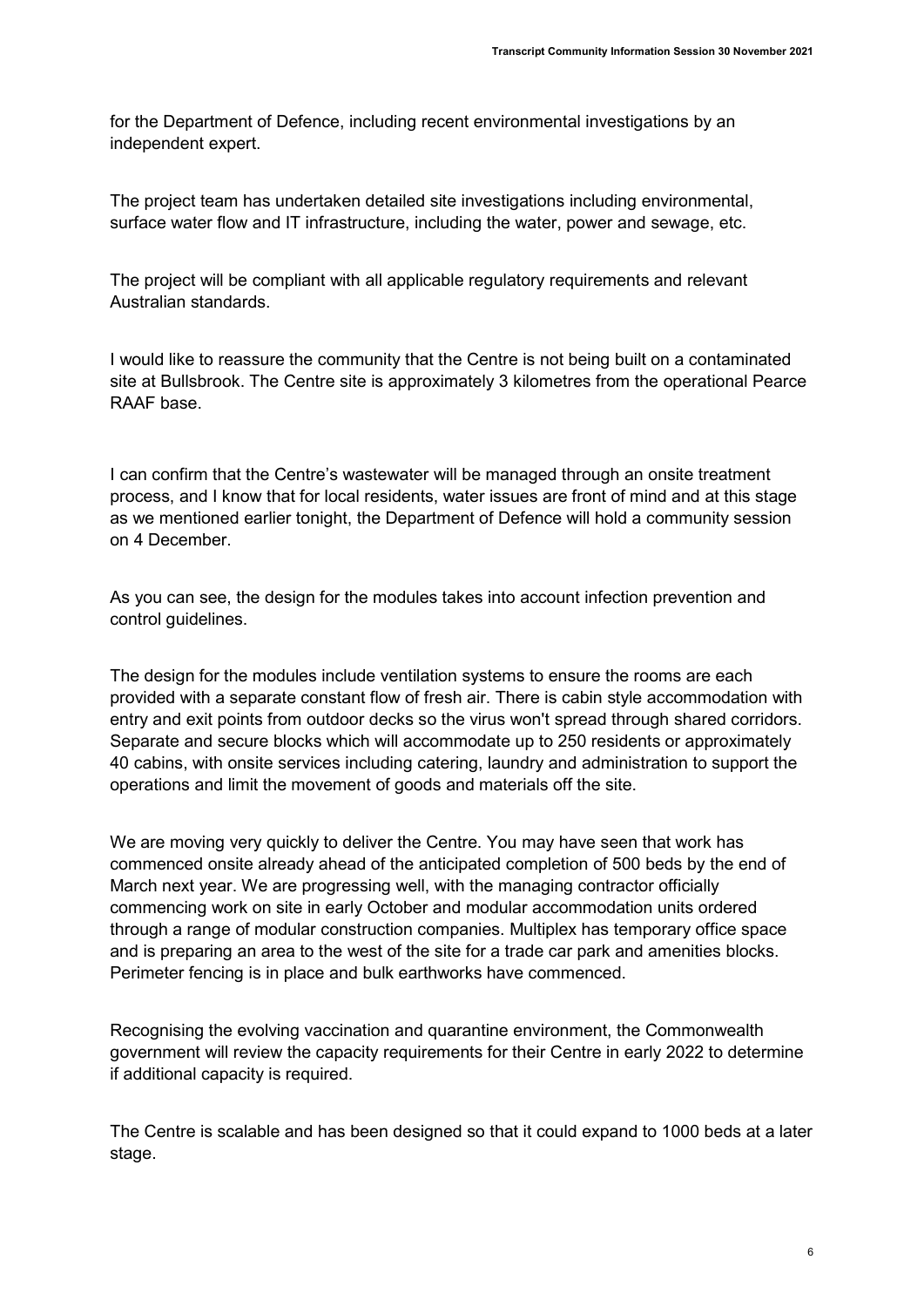This project is a high priority for both the Commonwealth and Western Australian governments and we do have a tight timeline for the build. This will involve two shifts a day working on site, and this includes working over weekends and for most of the period over Christmas, excluding the public holidays. The busiest time on site will be from mid-January until the end of March next year.

Over the course of the build there will be plant and equipment on site, but the noise management assessment shows that there will be minimal noise impact for nearby residents.

In terms of the construction, a lot of work will be done off site as the buildings are modular construction and will be fabricated and brought on site already assembled.

This greatly reduces the civil works that we need to do on site and will help reduce the noise and onsite traffic. We will need to use oversize trucks to deliver those modular units onsite, but we don't anticipate there will be any significant impact on traffic for businesses or for surrounding residents.

In looking at traffic construction during the early works phase that we're in now, access in and out is via Neaves Road Della North Road and Gallagher Road.

We estimate that there will be around 20 to 30 car movements at shift changeover times and one truck every 15 minutes, so around 40 trucks per day.

During the earthworks and construction phases, access will change to one way flow with inbound traffic following the same Neaves Road, Della North Road and Gallagher Road route out. Outbound traffic will be via Gallagher Road, West Road and Neaves Road. There will be up to 400 car movements at shift changeovers during the peak of construction during the earthworks phase. We estimate there will be one truck every five minutes during each 10 hour shift, equating to 120 trucks per shift.

During the construction phase, we estimate there will be one truck every 10 minutes during each 10 hour shift, equating to 60 trucks per shift. Wherever possible, deliveries will be scheduled to ensure congestion on the roads is limited.

And I'd like to reassure local residents that we are aware of your concerns and we will be working to minimise construction and traffic impacts as much as possible, but we don't expect that there will be a significant impact.

One of the things that I really would like to emphasise is that from a design perspective, we are not building a prison. We are building an environment where when residents are admitted into the Centre, it's green, there's ventilation, there's balconies that give the residents the chance for fresh air.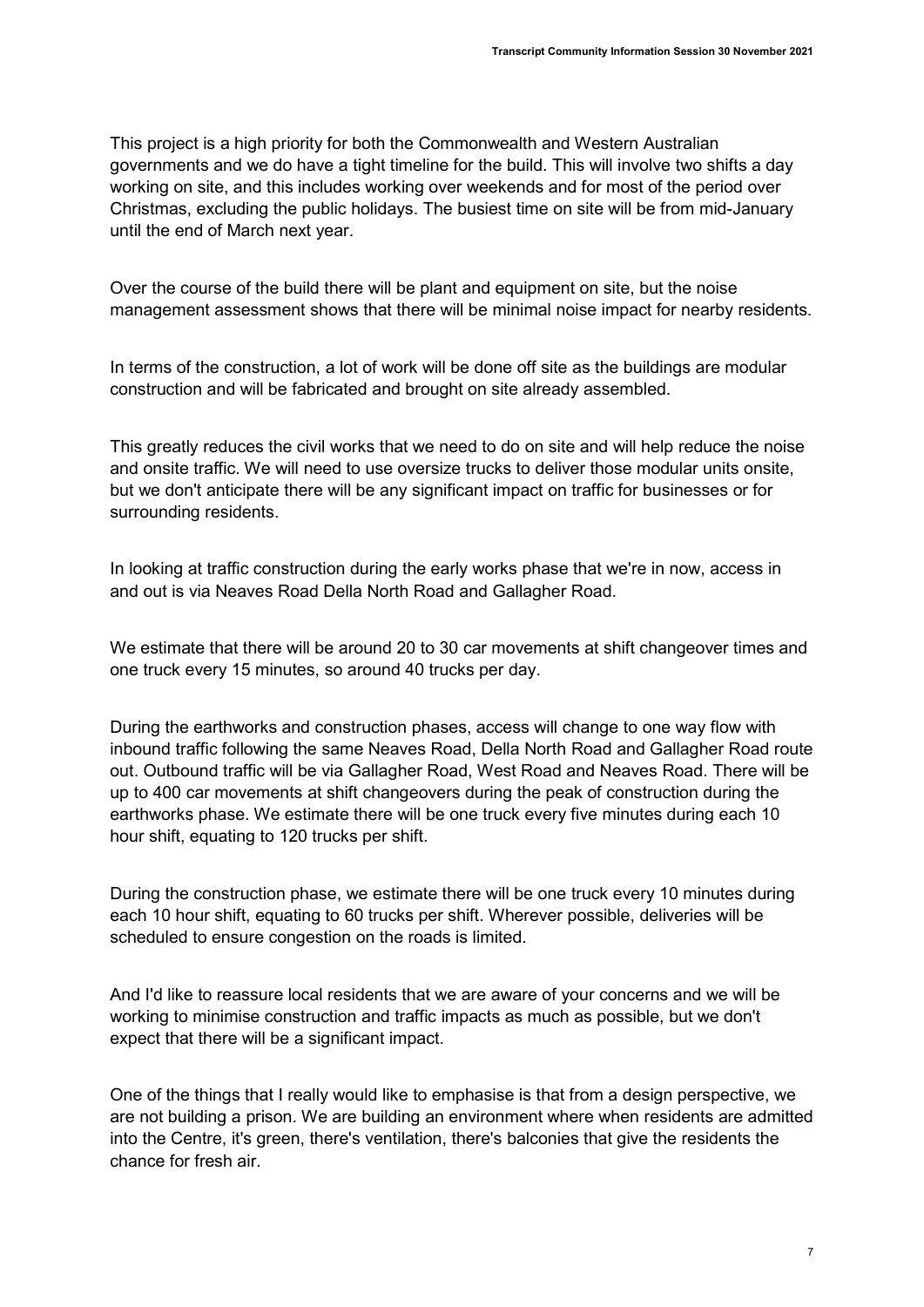While the Centre has all the necessary security elements, it is actually quite a green and sympathetic addition to the landscape. We also did a lot of work about design to make sure that what was being considered was the best possible mix of prevention and reducing the risk of virus transmission, but also the best for ensuring that residents feel safe and secure and have a positive experience.

Landscaping and urban design has been developed with the goal of maximising amenity for the residents. Courtyard environments provide sunlight access to the rooms and secured balconies breakdown the geometry of the Centre, creating visual interest through colour and texture while minimising maintenance and irrigation needs. The visual strategies aim to offset the sense of a secure facility through the foliage, the colour and the lighting.

There will be a mix of accommodation options available to suit singles, couples and families, and family rooms will accommodate up to six people in each room.

I'll now hand over to Katie.

Katie: Thanks Kylie, hi everyone. My name is Katie. I'm the project lead for the WA government. So as you've heard WA government will be responsible for the operation of the facility for the duration of the pandemic. So we're currently working through the operational readiness planning now and so at this stage I'll just provide some high level information today and then we'll come back with a bit more detail closer to completion of the facility. So just starting with policy settings.

Around quarantine, I'm sure you can appreciate responding to the pandemic that things can change very quickly as we've seen this weekend, so I just thought it might be best if I provide some links to information and then you can just keep an eye on things as they change as we move forward, but I'll just sort of explain this information that's up on your screen now. So all of this is on wa.gov.au, but noting it can be challenging to navigate around government websites.

There's some specific areas that I've put links up for here, so the first link there is the current quarantine requirements [COVID-19 coronavirus: Travel to WA (www.wa.gov.au)]. So this is what is required at the moment because I think there was some queries around length of quarantine and who would be required to quarantine. So right now international arrivals must complete 14 days of hotel quarantine upon arrival in WA at a government approved facility, and interstate arrivals can vary depending on where you're coming from.

And this changes quite frequently, so I'll just suggest if you want the current information that will be in that first link. You'll also be aware that there's a WA safe transition plan [COVID-19 coronavirus: WA's Safe Transition Plan (www.wa.gov.au)], and there's information about that also now available on the website that is outlining the expected settings once we transition to easing border restrictions in WA. So there is information up there now and that will be getting added to and updated as we get closer to opening, but I've just put that for information at the moment.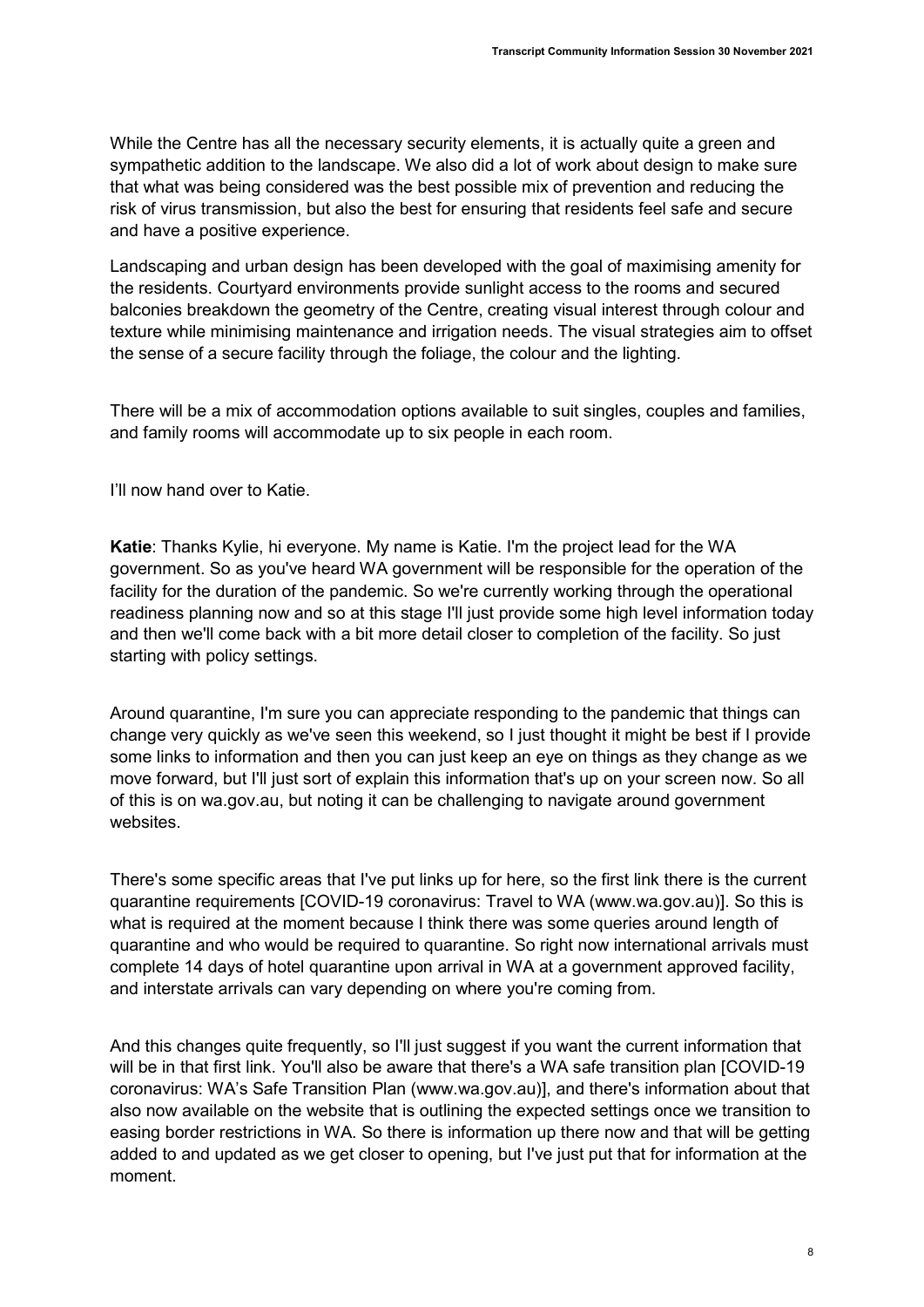The transition plan says that vaccinated travellers won't need to quarantine. However, unvaccinated international returning residents will be required to complete 14 days quarantine at a designated facility. So that's the current policy settings. But I'll just add you to check that website if you want to keep up to date with anything that's changing in that space.

I think there was also a query about authority to quarantine, so at the moment travellers are issued with a direction under the Emergency Management Act 2005. So again, there's a link there that's got all the information about all the directions under the Emergency Management Act there, if you wanted to look into detail at any of those [COVID-19 coronavirus: State of Emergency Declarations (www.wa.gov.au)].

So now looking at operations, so we're not starting from a zero base here, we're going to be basing our operations on best practice and learnings from our own hotel quarantine and also operations of other facilities like Howard Springs and will also be working closely with our colleagues in Melbourne as they're developing their procedures for their Centre for National Resilience in Melbourne. So we have the benefit of a lot of good work that's being done here in WA now.

Managing hotel quarantine, but also the Melbourne project is slightly ahead of us, so we'll be able to adapt all of their processes and procedures and all the Howard Springs learnings and the hotel quarantine learnings to make sure that we're delivering the best service that we can in terms of size and configuration.

As Kylie explained, there's capacity for up to 500 guests at the accommodation and will be divided into 2 accommodation villages, each with 250 capacity and those will be a mixture of all different types of accommodation, so families of up to six people, and there will be single accommodation. There'll also be double accommodation and also disability access.

So there are no enclosed corridors and there are no lifts, so some of those things which are very problematic now in hotel quarantine, the design is much better in this facility. Each village of 250 guests will have a staff hub and that staff hub will coordinate the delivery of services to those quests so, the design has been very well thought through.

In terms of traffic movement, we'll know more about this once we get a bit closer to operation, but we know there will be bus movements. Obviously at the moment people entering hotel quarantine come by bus, and so we're anticipating that would continue, but we don't know flight schedules at this stage, but we'll give more information on that once we know.

Deliveries will be arriving for the kitchen and other consumables. There will be waste collected and there will obviously be truck movements associated with that and there will be staff vehicles during and they'll be heavy during shift changes. There will be staff on site 24 hours a day, seven days a week, but they won't be residing or living on the site. They will be in a shift to cover the sites during all those hours.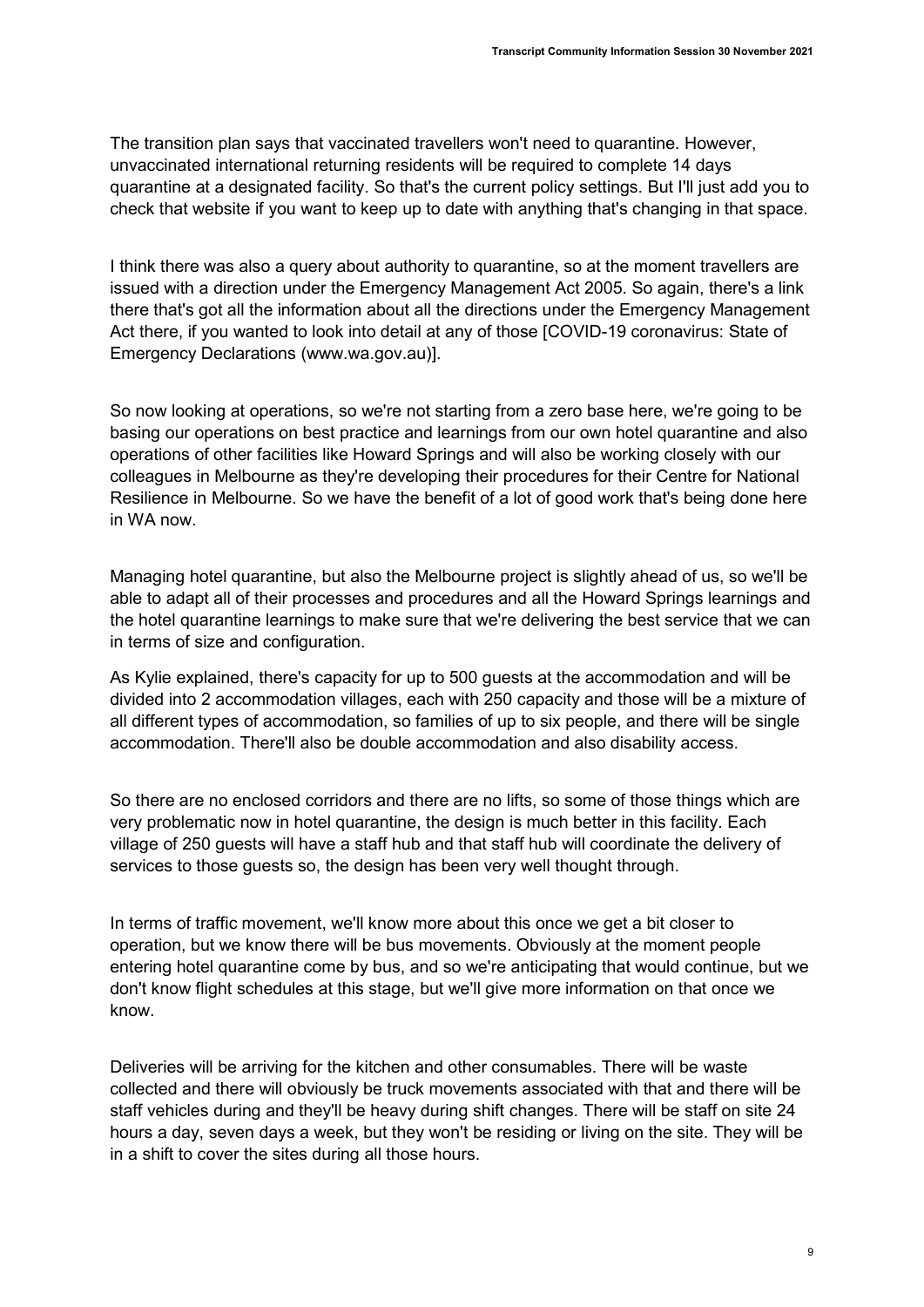In terms of processes, once residents arrive they'll be driven inside the facility through a controlled entry point, and then they will enter. They'll get checked in through normal processes. They'll be directed to their rooms, and then once they've arrived and they've entered their room, that's where they will be staying for the duration of their quarantine period. Unless of course there's an emergency. But other than that, they won't be leaving the room.

They'll be permitted to step out on their balcony and we will potentially be giving them access to things like static exercise equipment if they wanted to do exercise, but they won't be permitted to leave their room or their balcony to do any exercise.

Departure processes: we're working through those at the moment and will come back with more information about that, but there's potential that people can be picked up from the facility when they've finished their quarantine period. Or we may also offer a service to drop people back to a central location. So we'll work through that and let you know.

In terms of safety and security there will be fencing. There will be cameras and there will be staff onsite to manage security. All of those elements will work together to manage security as a system on sites. There'll be controlled entry and controlled security.

Entry point for vehicles and pedestrian access into the facility: staff will only be allowed to enter the facility when they're rostered on, and their access around the facility will be controlled. We don't want people going into areas they don't need to be in, so we'll be able to monitor and control movement. There will be no visitors allowed inside the facility and all the deliveries will be to a logistics building which is located outside of the main accommodation area. So we don't want anyone entering into secure areas where they don't need to be.

Emergency Management: so we will have an Emergency Management plan for the site that will ensure that in the event of an emergency there can be a safe and orderly evacuation. The infrastructure is there for it, it's just we need to develop the procedures and protocols around that, and we'll come back with more information once we've developed that. But the facility has been designed so that emergency vehicles can get access. Ambulances and fire vehicles can enter and get around the site easily and there will be evacuation options as well.

So in terms of the infection, prevention and control, you'll hear this word used a lot. We're just trying to reduce the risk of transmitting the virus, and that's done with the designers, as Kylie explained, but also with the procedures and processes that we will have onsite. So the design has really taken the lessons from all the other facilities and made improvements on certain things.

And then those will be complemented by our procedural requirements. The chief health officer WA will be taking lessons from hotel quarantine and where things have worked well or not worked so well. We'll just be adapting for this new environment, which has been purpose designed. Part of the philosophy is that there are designated red zones and green zones, and there are very specific procedures for anyone who is entering a designated red zone,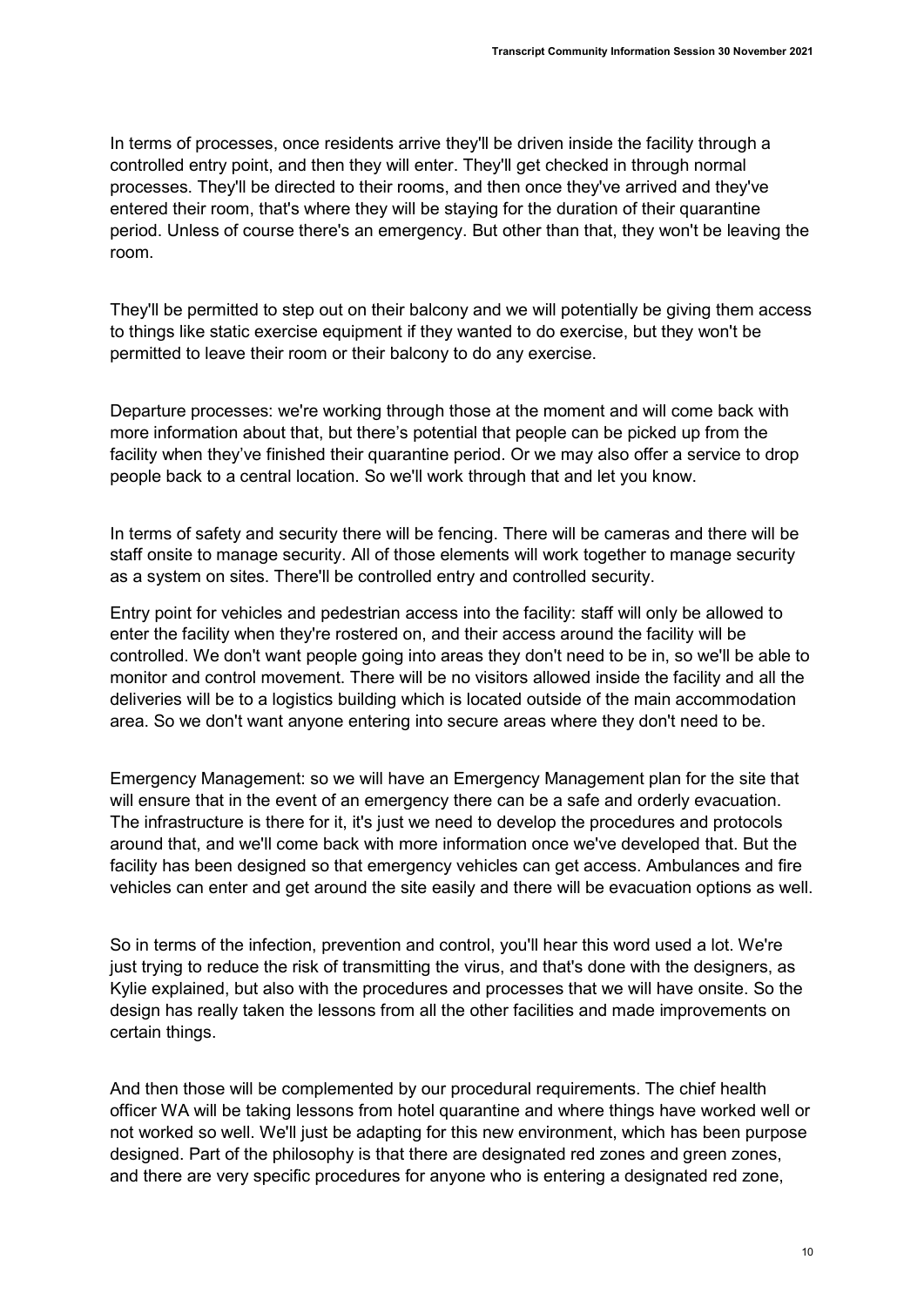and that's all designed around minimising risk of transmission. We're trying to keep our work areas as separate as we can to minimise interactions in high risk areas such as bathrooms or lunchrooms.

Also, in addition, we've got some processes where we want to minimise interaction between residents and staff as much as possible, so staff will be required to follow really strict procedures before they enter into a red zone, and that means they need to wear personal protective equipment or PPE, and that would range from masks, gloves, eye protection, aprons and gowns.

The PPE will be determined depending on what the role is that they're carrying out inside the area. There's special areas that have been designed for them to put on that PPE, so if you hear people referring to 'donning' PPE, that's putting on their PPE, and 'doffing' their PPE. There's very very strict procedures in place for that process to minimise risk. Staff will never enter a guest's room unless there's an emergency reason to do so, and any delivery for residents will be left on their balcony and anything that's being removed from the room like rubbish or laundry will be also left outside, so there's no need for staff to enter the guests' rooms.

In terms of cleaning: laundry and waste cleaners won't be entering the rooms to do cleaning during residents' stay, and there's a very strict protocol around cleaning. And if a guest does test positive during their stay there's an even more thorough process that's undertaken to clean the room. In those instances, all of the laundry will meet Australian standards, and there's really strict handling procedures around dirty laundry waste. Again, this will be carefully managed using the appropriate PPE to minimise risk.

I am speaking about vaccinations and all staff who work at the facility will be required to be fully vaccinated and that is currently the arrangement for hotel quarantine. Staff are not permitted to have secondary employment, so we'll be looking at that and there will likely be a similar situation in this new facility.

The other thing is there's ongoing training and continuous improvement and learning as we move forward through this journey, and when anything happens, it's reviewed and it's incorporated into training moving forward. So I think that's really important to note that we're always learning and always getting better at what we're doing, so I think that's really key.

So with that I will hand over to Doctor Clare Huppatz, who's Deputy Chief Health Officer at Department of Health, and Clare will just run through some of the testing and health care that will be provided onsite. Thanks, Clare.

Clare: Thanks, Katie, good evening everyone. So as Katie said, I'll just go through some of the other public health measures in in addition to the infection prevention control measures.

The testing that's done for residents and staff: So firstly for this it's really important that staff are really trained well in infection prevention and control. Now currently in our hotel quarantine, the practices include mask use and protective eyewear, and these are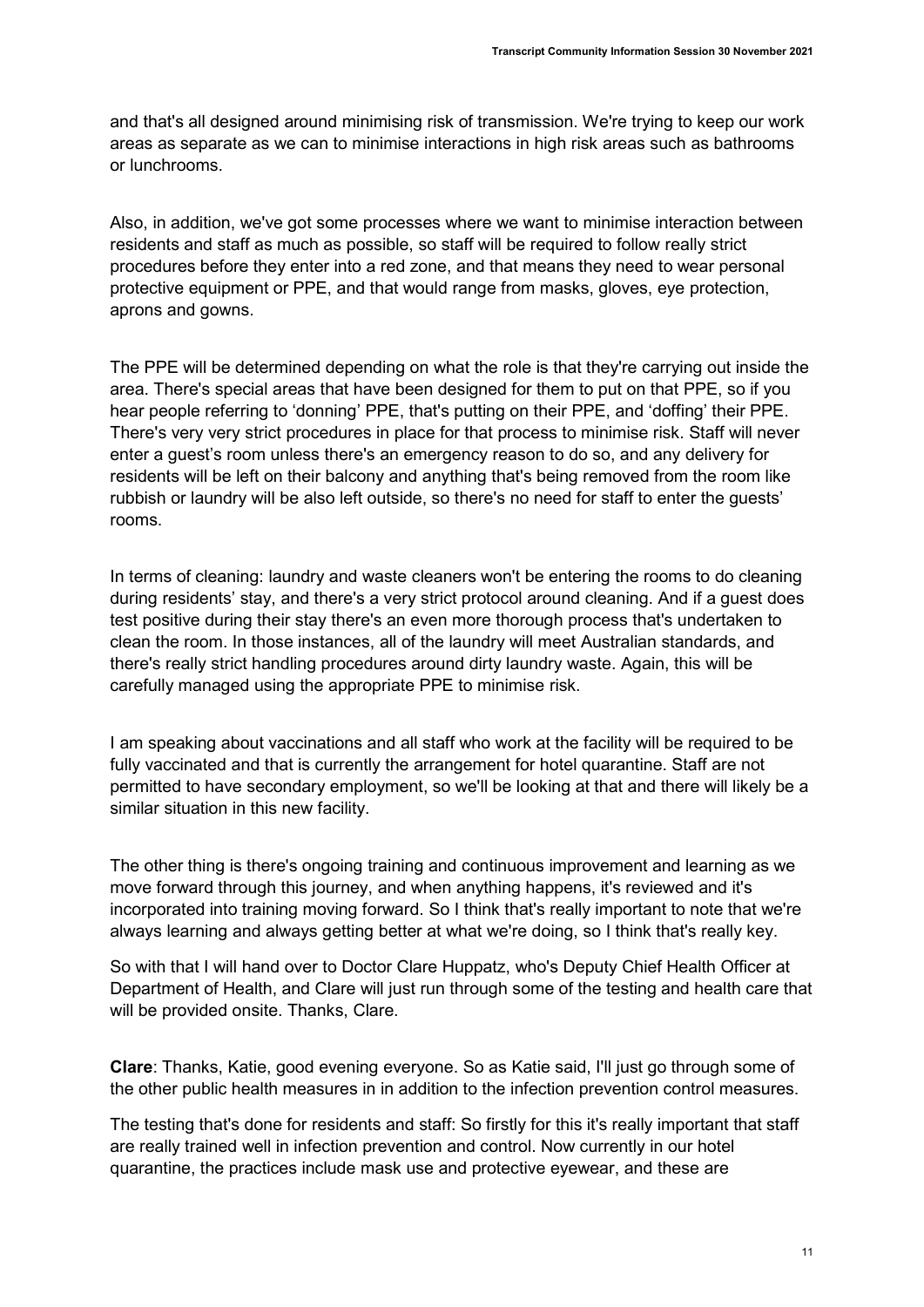mandatory at all times where staff are transiting through or interacting with guests. So there are different requirements for PPE that we have guidelines for and these align with the tasks that are being performed.

Importantly, all staff are trained in PPE, how to put it on as Katie said, or take off their personal protective equipment and they are trained before they commence their duties. And then they're trained at several intervals while working in hotel quarantine, and that's anticipated to continue in this facility. So staff are encouraged to work with their PPE buddy, as well so that you've got them to watch you put your PPE on and take your PPE off as well.

Then there's frequent staff testing, so this is really important to minimise the risk of transmission if one staff member does get infected with COVID that they don't transmit to others, either staff within the facility or guests in the facility, or the community at large. So currently there are recommendations around staff testing and staff are tested via a nasopharyngeal swab – that's a nose swab every seven days and then they also do a collection of saliva, which is a mouth swab every day. So at the start of every shift our test is taken up and then every seven days a slightly different, more sensitive test is taken as well.

Then, in terms of if a staff member is unwell, the current procedure is that the staff member won't attend work if they are unwell. If they start feeling unwell at work, they're sent home from work wearing a mask and must inform their supervisor immediately and present for a COVID test. They have their COVID test and they go home right away, remain isolated until they get the test results back. If they're positive, obviously they isolate in accordance with our guidelines and they comply with any contact tracing requirements.

Then for the residents, so the residents have testing requirements as well. These may change over the next year, but at the moment the testing requirements follow a regime set out by the Chief Health Officer and currently they have a test soon after arrival, then repeated on day 5 and day 13 of their quarantine. If they do have symptoms while they are in their stay that it is not at those times then they will have a test to see if the symptoms there are actually a COVID infection.

The test will be collected on the balcony and that's really good because it's in the fresh air. Staff don't have to enter the guests' rooms, but can take the test on the balcony. Now if a resident tests positive, there's a formal risk assessment done to see the likelihood if they're likely to deteriorate. Generally we ask questions about their health, whether they have any chronic disease and then we can closely tailor the monitoring of that.

Dependent on their risk factors, we generally don't move people if we can help it. That always carries an extra infection risk or transmission risk, but of course if people require hospital treatment, they will be moved to hospital, but otherwise it's anticipated that they'll stay in the facility until they're no longer infectious.

Now there's health care for residents as well, so there will be health consultations. Medical staff will be available 24/7 for these residents. Consultations will generally occur over the phone at first, but there is the option for face to face consultation if required. As well, there is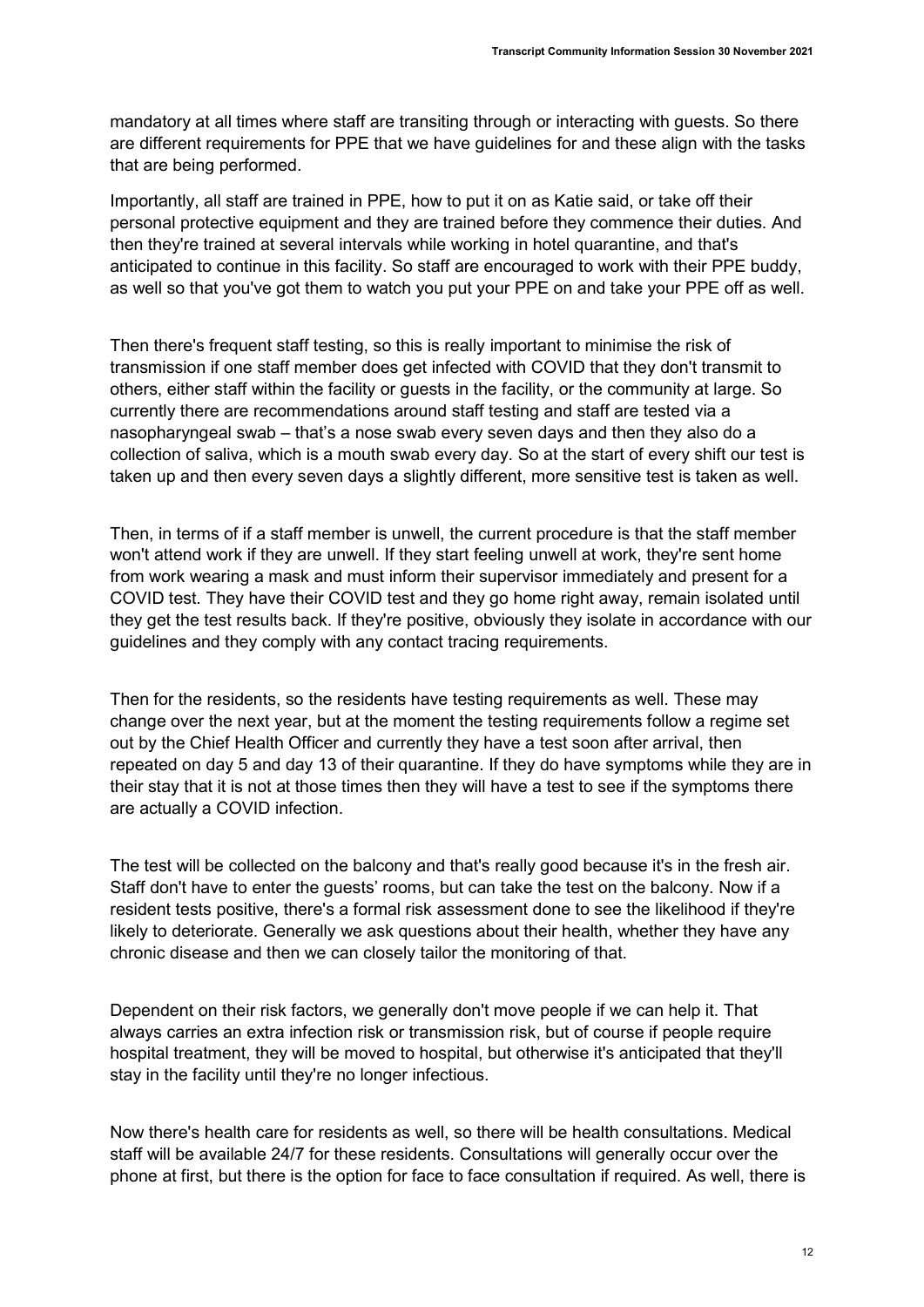a medical centre onsite, so there will be a medical building onsite that can be used for medical consultations.

If someone has COVID and they need an assessment we can do something like check their blood oxygen level with a pulse oximeter and take their blood pressure. Or they may need a Primary Health care are type assessment, so the sort of thing that you go to your GP for, and that can be done at the medical centre which is onsite. Importantly, the medical centre will be like a Primary Health care facility. It's not an ICU, so there's no ICU beds onsite. If someone requires hospitalisation, they'll be taken off-site to one of our hospitals.

That ends my part of the presentation. I'll hand back and I think we're over to questions now.

Hew: Thank you Clare and thank you to all our presenters. We'll now answer some of the questions you submitted when you registered this evening. We were able to cover a lot of information in presenters' content, and so the questions that we're talking about now give us the chance to address some of the more specific information that's been requested, and each of our presenters will talk to the questions that appear on the screen. So I think firstly I'll hand over to Kylie.

Kylie: Thanks, so one of the first questions and it's quite a common question that we get asked is what will the Centres be used for after COVID-19. The Centres have been designed to be enduring long term assets and provide capacity into the future. Once there's no longer a need for a dedicated quarantine Centre for the COVID-19 response, the Centre will be able to be used for other purposes.

While a decision hasn't been made about the future use, the Centre may be used for responses to future public health emergencies or as crisis accommodation during natural disasters or potentially as accommodation for Australia's humanitarian efforts. And the decision about future use will be made by the Australian government as the owner of the Centre, and we will continue to keep the community informed.

One specific question has been around the areas of bushland that have been cleared and whether any of the vegetation removed will be replaced elsewhere. If yes, where?

We did remove some grass trees from the site and many of these trees have been transplanted in other projects being run by the Western Australian government. Any other cleared vegetation will remain on site. It'll be mulched and used in landscaping and any of the remediation works.

In terms of wastewater and how that will be handled, wastewater will be treated onsite. There will be water quality monitoring bores that will be utilised to measure the water quality emanating from the wastewater across the facility. Care is being taken to ensure high quality of wastewater during normal operation of this of the site. The treatment system has been designed to deliver high quality treated effluent, allowing it to be discharged safely in an effluent disposal field across the site.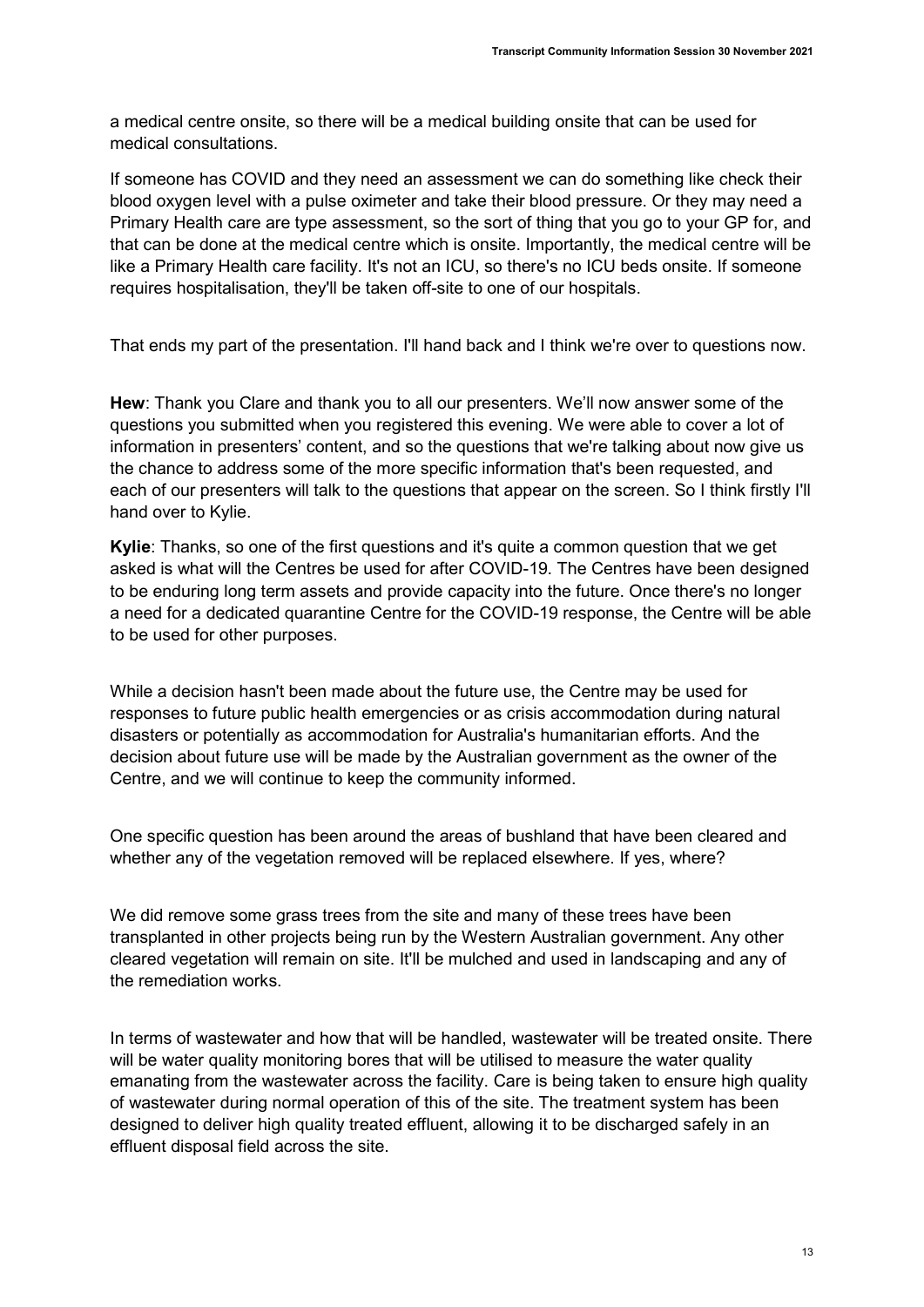A groundwater monitoring regime will be developed to monitor both onsite and near off-site groundwater quality during the facility operations. Groundwater monitoring has already occurred upstream of the site and this has recorded low levels of PFAS, hydrocarbons and E.coli pathogens associated with historical use of this site itself.

The purpose of future monitoring is to ensure that the groundwater is not further degraded through onsite operations, including the discharge of high quality treated wastewater.

We've also had that question around the types of security that will be in place relating back to perimeter, walls, etc. Katie covered some of this, but the Centre itself has multiple layers of security there. There are screens across the deck balconies that separate each unit with infection, prevention and control in mind. They've been designed to prevent people from being able to reach around and touch another resident in a neighbouring unit. The balconies are also fenced as a security measure to prevent falls.

A 1.8 metre fence will surround each of the resident blocks and a 2.4 metre high fence will surround the facility.

There will also be CCTV throughout the facility, and again this has been carefully designed to ensure it captures all angles in open areas. For example, across covered walkways and in transition spaces to cover the use correct use of PPE by staff, and so the intention from a security point of view is to provide the necessary information around the IPC, but also around the security of the Centre itself.

We've also being asked what medical and hospital facilities will be available on site. We've designed the Centre to include a small health facility, as Katie spoke to, it includes one or two consultation and treatment spaces. It is intended for short term general care matters only and will not have capacity for that tertiary level of care.

There's a question around air conditioning, entertainment facilities, and private bathrooms. I think all of this relates back to the immunity and infection prevention and control and those aspects have been fundamental to the design of the Centre. Each accommodation unit and all central facilities have their own individual air conditioning systems. The air conditioning systems have been designed so that there's no cross contamination of air flow between the units.

For the same reason, all accommodation units have private ensuite bathroom facilities and each staffing area also has separate bathroom facilities to remove the risk of possible infection in exposure for staff working in different areas across the Centre.

Each accommodation unit will be equipped with modern flat screen TVs with access to free to air channels. All rooms also have Wi-Fi Internet capability to enable returned travellers to use their own personal devices such as laptops and tablets.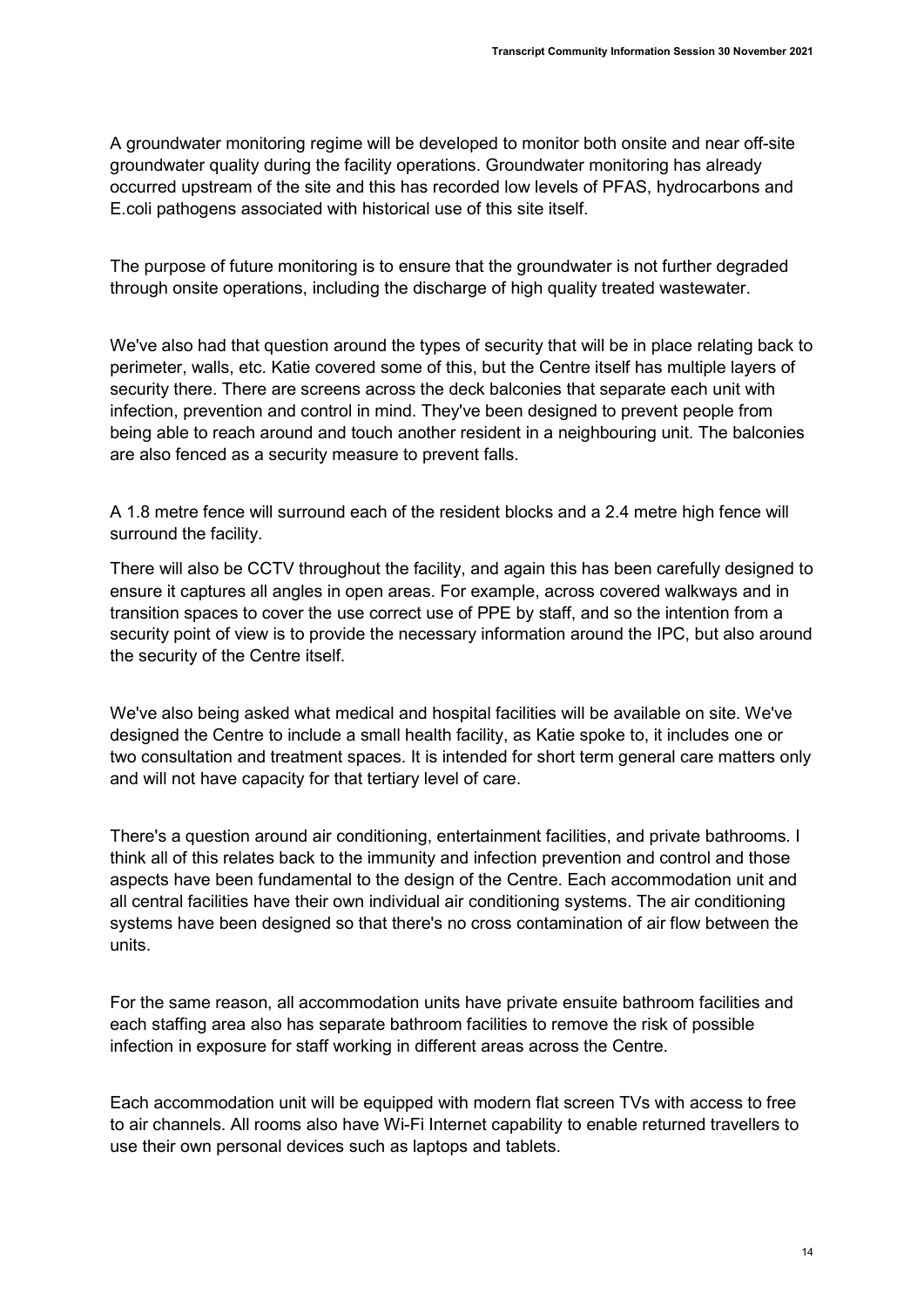I might hand over to Kam now to answer some more of the construction related questions.

Kam: thanks, Kylie. Good evening and one of the questions that came up was during construction how we prevent grass fires from starting onsite. Firstly, Multiplex has a very comprehensive risk management system. Within that risk management system there is a suite of plans including the occupational health and safety management plans and procedures, that cover any hot works that are to be carried out onsite, such as cutting or any welding or any of those sorts of things.

Prior to any of those hot works being carried out, the safety management system requires a hot work permit to be in place so the workers and subcontractors carrying out these works review and plan out that work, and this has to be detailed and signed off by the subcontractor, supervision and management and, as consequence that then goes through three Multiplex site supervisors to manage and through myself for the hot works permit.

Prior to works commencing, the hot works permit includes many controls such as flammable combustible materials to be clear within the five metre radius of the works being carried out, and also the presence of firefighting equipment such as fire extinguishers and the like and also a requirement for a firewatch spotter to be present during the period of the hot works being undertaken.

And the project boundary is also a fire break in terms of a minimum 6 metre wide haulage road, which is acting as a fire break, and on top of that we have the use of a construction water truck which will be onsite with non portable water supply available at all times.

If something was to happen, we have an emergency response management plan, which alerts authorities and the like, and everyone is aware of that and the procedures to be implemented in the unlikely event of an emergency.

And that was it for bushfires. I think another question we had was minimising noise and traffic for residents during construction.

The noise and traffic impact will be minimal for residents. As Kylie mentioned earlier, most of the construction noise has been engineered or designed out of the job because we'll carry out as much of it as we can off-site to reduce the impact on the site and surrounding.

And we continue to look at that for all the trades going forward. Deliveries of the oversized modular buildings components is restricted for oversized loads and over-length loads between the hours of 9am and 3pm. So the large trucks and deliveries entering site will be restricted between 9am and 3pm.

And that was pretty much it, Kylie.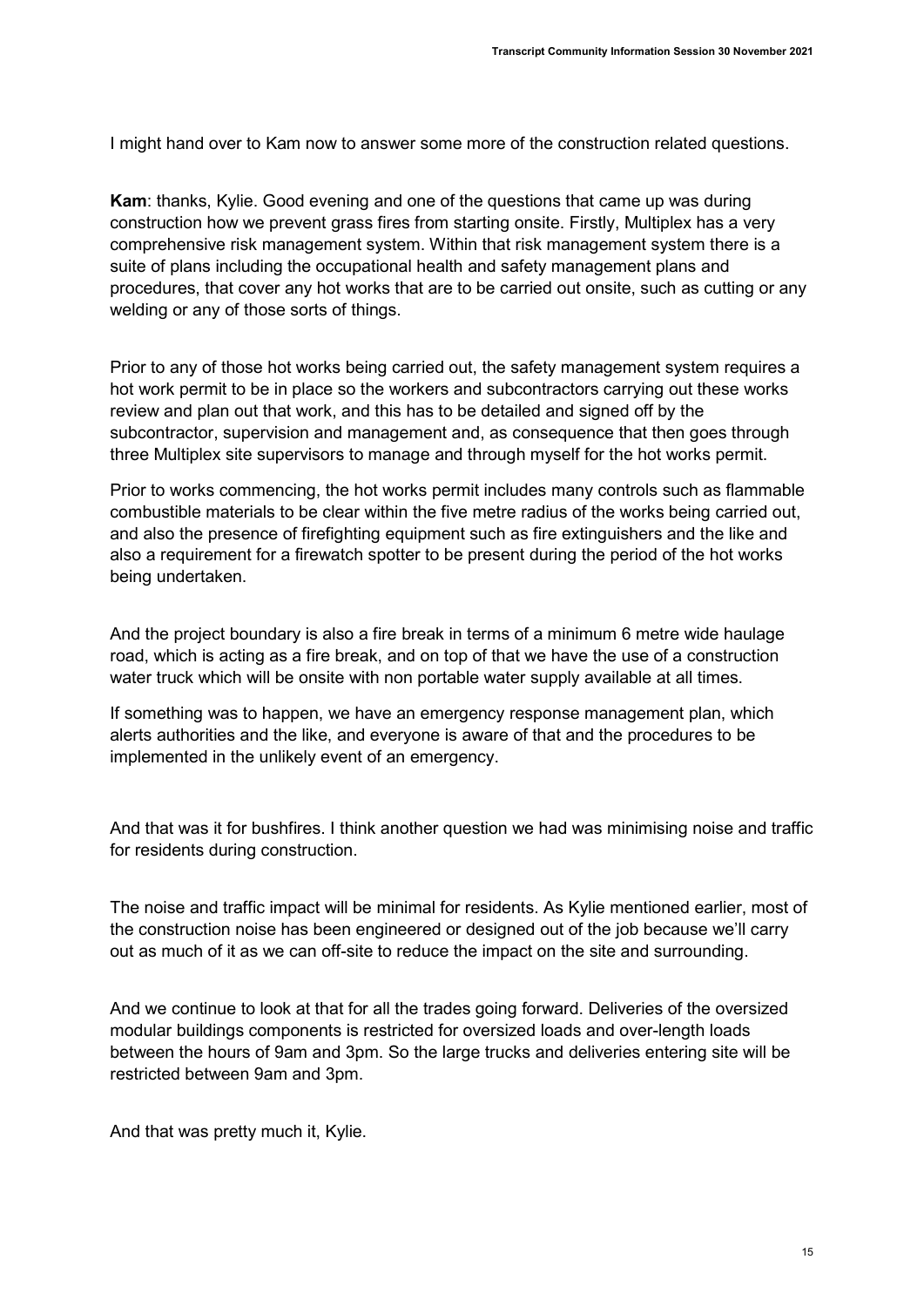Kylie: Thanks Kam. Katie, I think there's a few questions in your space too.

Katie: Some of these we've sort of touched on, but I'll just quickly run through them specifically. So with regards to the length of stay as I said, it is dynamic, but at the moment the requirement is 14 days. However, I would just note that if somebody does test positive then they may be required to stay longer and they just would need to follow the health directions from the health staff.

But as things do change, I would encourage you just to have a look at those websites that were provided at the beginning of my presentation that will have the most up to date information on it, so that's probably the best place to go to.

With regards to benefits to the community and employment opportunities: absolutely, we would really encourage any local residents to apply for positions once they become available or when opportunities do become available. We'll provide more information on that as we move forward and get into more detail, but just to give you an idea of the types of roles at the facility. There's going to be a wide range of functions carried out ranging from maintenance, gardening, catering, laundry wastes, security, healthcare. So there's going to be a huge range of employment created at this facility, so we'll just keep you posted as information comes to hand.

In a similar vein, I think there was a question about preference for local supply of goods and services.

We would look to support local businesses providing goods and services, but we will just have to consider if local content can be incorporated in the operations. So again we'll come back to you on that. But absolutely we would love to support local business.

And the next question might be for Clare. I think Clare did sort of touch on this regarding the number of ICU, whether there will be ICU units at the facility. So Clare did you want to comment on that? I think you sort of touched on it.

Clare: Yeah, thanks Katie. So the medical facility at the quarantine Centre will be a Primary Health care style facility, so it will be equipped with things that a general practitioner would use in their rooms rather than anything that would be used in a hospital, and some of exact specifications, we still need to work through. It's anticipated very much that if someone is unwell enough to require hospitalisation, certainly ICU, they will be taken off to hospital and cared for there.

Katie: Then I think the last question was about Internet access, so I don't know if I'd say it's unrestricted, but it's very generous. I think it's been planned with the knowledge that people are going to be heavily streaming Netflix while they're in the facility, so there's been an allowance for quite a big amount of data usage per resident, and that will allow them to stream services that allow them to work from their accommodation if they choose to.